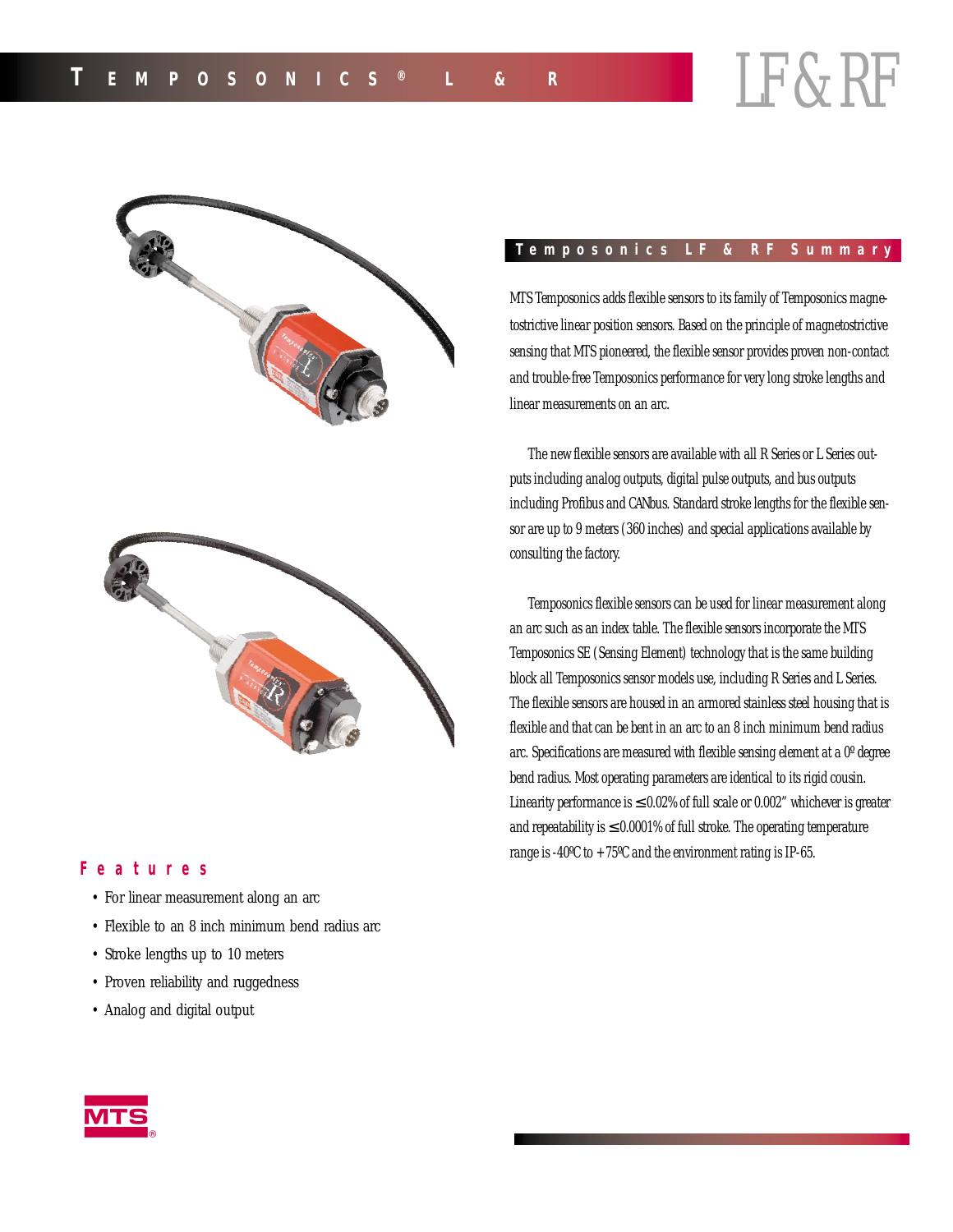## **Temposonics LF: Analog & Digital**

The Temposonics LF Series position sensors provide direct analog outputs, including voltage (0 to 10 Vdc, forward or reverse acting) and current (4 to 20 mA or 0 to 20 mA, forward or reverse acting). Both voltage and current outputs allow 5% adjustments of zero and span setpoints. Since the outputs are direct, no signal-conditioning electronics are needed when interfacing with controller or meters.

Other output options are also available with L Series sensors: digital pulse for start/stop or pulsewidth modulation (PWM). The Temposonics LF Series position sensors provide direct Start/Stop and pulse-width modulated (PWM) outputs.

Standard resolution is 0.004 inches (when using a 28MHz counter). Higher resolutions are possible with increased circulations.

Since the outputs are direct, no signalconditioning electronics are needed when interfacing with controllers or meters.

Other output options are also available with LF Series sensors: voltage (0 to 10 Vdc, forward or reverse acting) and current (4 to 20 mA or 0 to 20 mA, forward or reverse acting).

| <b>PARAMETER</b>          | <b>SPECIFICATION</b>                                                  | <b>PARAMETER</b>          | <b>SPECIFICATION</b>                                                             |
|---------------------------|-----------------------------------------------------------------------|---------------------------|----------------------------------------------------------------------------------|
| <b>Measured Variable:</b> | Displacement                                                          | <b>Measuring Range:</b>   | Analog: 250 mm to 2000 mm (10 to 78 in.)                                         |
| <b>Resolution:</b>        | Analog: Infinite                                                      |                           | Digital: 250 to 7600 mm (10 to 300 in.)                                          |
|                           | Digital: $1 \div$ [gradient x crystal freq. (mHz) x circulation]      | <b>Operating Voltage:</b> | + 13.5 to 26.4 Vdc ( $\pm$ 0 %): Strokes $\leq$ 1525 mm (60 in.)                 |
| Non-Linearity:            | $\pm$ 0.02% or $\pm$ 0.05 mm ( $\pm$ 0.002 in.), whichever is greater |                           | + 24 Vdc ( $\pm$ 10 %): Strokes > 1525 mm (60 in.)                               |
|                           | 0.002 in. is the minimum absolute linearity and varies with           | <b>Power Consumption:</b> | 100 mA                                                                           |
|                           | sensor model                                                          |                           | Adjustment of Zero & Span: Field adjustable zero and span to 5% of active stroke |
| Outputs:                  | Analog: Voltage or Current                                            |                           | (for Analog sensors only)                                                        |
|                           | Digital: Start/Stop or PWM                                            | <b>Update Time:</b>       | Analog: $\leq$ 1 ms Digital: Minimum = [Stroke (specified                        |
|                           |                                                                       |                           | in inches $+3$ x 9.1                                                             |

# **Temposonics RF: Analog & SSI**

The "smart" R Series position sensors provide fast, reliable, and highly precise data processing and communication. R Series sensors offer modular construction and non-contacting magnetostrictive technology. Displacement and velocity data is preprocessed by the sensor electronics, thereby reducing the processing overhead of your machine controller.

Dual, simultaneous analog outputs are offered as standard (i.e, one displacement and one velocity output using one magnet, or two identical displacement outputs using two magnets). Like all of our sensors, the Temposonics III sensors are non-contacting magnetostrictive technology.

R Series position sensors provide direct analog outputs, including voltage and current. Both voltage and current outputs allow 100% adjustments of zero and span setpoints. Since the outputs are direct, no signal-conditioning electronics are needed when interfacing with controllers or meters.

R Series position sensors are available with a widely accepted controller interface: Serial Synchronous Interface (SSI). Position data from the sensors encoded in a 24 to 25 bit binary or Grey Code format and transmitted at very high speed via a synchronous interface.

SSI output provides effective synchronization in a closed-loop control system. A clock pulse train from a controller is used to gate out sensor data: one bit at a time.

# **Analog SSI**

| <b>PARAMETER</b>                      | <b>SPECIFICATION</b>                                                       | <b>PARAMETER</b>            | <b>SPECIFICATION</b>                       |
|---------------------------------------|----------------------------------------------------------------------------|-----------------------------|--------------------------------------------|
| <b>Measured Variable:</b>             | Displacement, Velocity (magnitude only)                                    | <b>Resolution:</b>          | Up to 0.002 mm                             |
| <b>Resolution:</b>                    | 16 bit or 0.025 mm, whichever is greater                                   | Non-Linearity:              | $\leq$ ± 0.01% of full stroke or $\pm$ 0.0 |
| Non-Linearity:                        | $\leq$ ± 0.02% of full stroke or $\pm$ 0.05 mm, whichever is greater       | Data Format:                | Serial Synchronous Interface (S            |
| Output:                               | Voltage 0 to 10 Vdc or +10 to 0 Vdc; Minimum load: $\geq$ 5 k $\Omega$ *   | <b>Maximum Data Length:</b> | 24 or 25 bit                               |
|                                       | Current: 4 (0) to 20 mA, 20 to 4 (0) mA; Maximum load: $\leq$ 500 $\Omega$ | <b>Measuring Range:</b>     | 250 mm to 10,060 mm (10 to 3               |
| <b>Measuring Range:</b>               | 250 mm to 10,060 mm (10 to 396 in.)                                        |                             | The resolution may be limited b            |
| <b>Operating Voltage:</b>             | $+ 24$ Vdc ( $+ 20\%$ , 15 %)                                              | Sealing:                    | IP <sub>65</sub>                           |
| <b>Power Consumption:</b>             | 100 mA typical                                                             |                             |                                            |
| <b>Velocity:</b>                      | Velocity output range: 0.1 to 10 m/s or 1.0 to 400.0 in./s                 |                             |                                            |
|                                       | Minimum velocity: 1.0 in./s or 0.05 x stroke; length in inches,            |                             |                                            |
|                                       | whichever is less (factory calibrated)                                     |                             |                                            |
| <b>Adjustment of Zero &amp; Span:</b> | 100% field adjustment of measuring range                                   |                             |                                            |
| <b>Update Time:</b>                   | $\leq$ 1 ms typical (length dependent)                                     |                             |                                            |
| Sealing:                              | IP 65                                                                      |                             |                                            |

| <b>SPECIFICATION</b>                                                      |
|---------------------------------------------------------------------------|
| Up to 0.002 mm                                                            |
| $\epsilon$ ± 0.01% of full stroke or $\pm$ 0.04 mm, whichever is greater* |
| Serial Synchronous Interface (SSI): Binary or Gray code                   |
| 24 or 25 bit                                                              |
| 250 mm to 10,060 mm (10 to 396 in.)                                       |
| The resolution may be limited by stroke length.                           |
| IP 65                                                                     |
|                                                                           |

\* Due to single ended power supply, 0.0 V is not attainable. Typical minimum voltage is 50 mV. Specifications are subject to change without notice.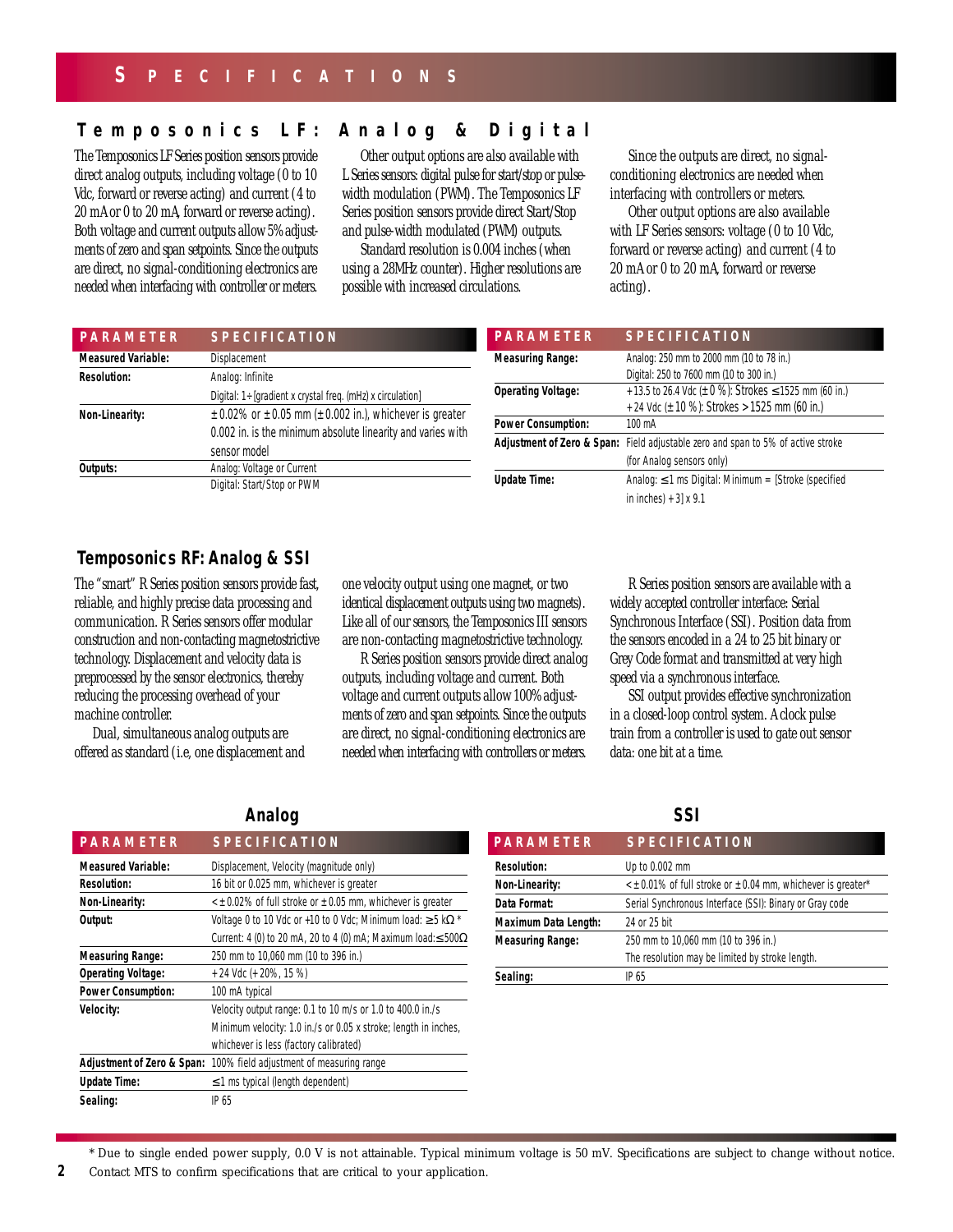# **Temposonics RF: BUS**

## **CANbus**

DeviceNet/ CANbus provides precise, fast, and reliable data processing for highspeed control in industrial automation applications, multi-tasking capabilities, simplified bus wiring, sensor-based diagnostics, and easy expendability.

#### **About CANbus**

DeviceNet is a CANbus (Controller Area Network) network that links all system components via an open fieldbus system. CANbus allows you to interface up to or from 64 to 125 devices using a single cable, thus eliminating the need for conventional methods of multiple wire runs. CANbus offers a cost-effective communication link from industrial measurement and control devices to a network.

CANbus provides a way to define how, and in which priority, data will be transmitted over a network. Together, the open CANbus protocol and the MTS "smart" Temposonics III sensors offer an effective, high-precision data transfer system that is well suited for industrial automation.

### **Plug and Play**

Plug and play makes installation quick and easy. After initial system configuration, the user is not required to have extensive knowledge concerning network timing and sensor technology.

# **DeviceNet**

#### **About DeviceNet**

DeviceNet is a CAN-based (Controller Area Network) network that links all system components via an open databus system. DeviceNet allows you to interface up to 64 devices using a single cable, thus eliminating the need for conventional methods of multiple wire runs. DeviceNet offers a cost-effective communication link from industrial measurement and control devices to a network.

DeviceNet provides a way to define how, and in which priority, data will be transmitted over a network. Together, the open DeviceNet protocol and the MTS "smart" Temposonics III sensors offer an effective, high-precision data transfer system that is well suited for industrial automation.

#### **Plug and Play**

Plug and play makes installation quick and easy. After initial system configuration, the user is not required to have extensive knowledge concerning network timing and sensor technology.

Each sensor is provided with an Electronic Data Sheet (EDS) on a 3 1/2 inch floppy disk. Sensor-specific parameters are installed into the network using the EDS file. A PC programming tool, such as DeviceNet Manager offered by Allen Bradley, is used to set the node identifier and baud rate (node identifier is factory set at node 63 and baud rate is factory set at 500 kBit/sec.).

Temposonics III sensors with DeviceNet output can be directly connected to a DeviceNet network. The sensor acts as a "slave" device which transmits its position and status data upon request to the "master" device such as a PLC or IPC.

### **CANbus**

| <b>PARAMETER</b>          | <b>SPECIFICATION</b>                                                 |
|---------------------------|----------------------------------------------------------------------|
| <b>Resolution:</b>        | Up to $0.002$ mm                                                     |
| Non-Linearity:            | $\leq$ ± 0.01% of full stroke or $\pm$ 0.04 mm, whichever is greater |
| <b>Output Signal:</b>     | CANbus                                                               |
| Data Protocol:            | MTS protocol                                                         |
| <b>Baud Rate:</b>         | 1 Mbit/sec. maximum                                                  |
| <b>Measuring Range:</b>   | 250 mm to 10,060 mm (10 to 396 in.)                                  |
| <b>Operating Voltage:</b> | + 24 Vdc (+20%, 15 %)                                                |
| <b>Power Consumption:</b> | 100 mA typical                                                       |
| Sealing:                  | IP 65                                                                |

# **Resolution:** Up to 0.002 mm **Non-Linearity:**  $\lt t \pm 0.01\%$  of full stroke or  $\pm 0.04$  mm, whichever is greater **Output Signal:** CAN-Field-bus System ISO 11898 Data Protocol: DeviceNet/CANbus **Baud Rate:** Up to 500 kbit/sec. **Measuring Range:** 250 to 4800 mm (10 to 188 in.) **Operating Voltage:**  $+ 24$  Vdc (+20%, 15 %) **Power Consumption:** 100 mA typical Sealing: IP 65 **DeviceNet PARAMETER SPECIFICATION PARAMETER SPECIFICATION**

*Note: EDS for DeviceNet and CAN-Open and the GSD for Profibus are available on the MTS website at www.temposonics.com.*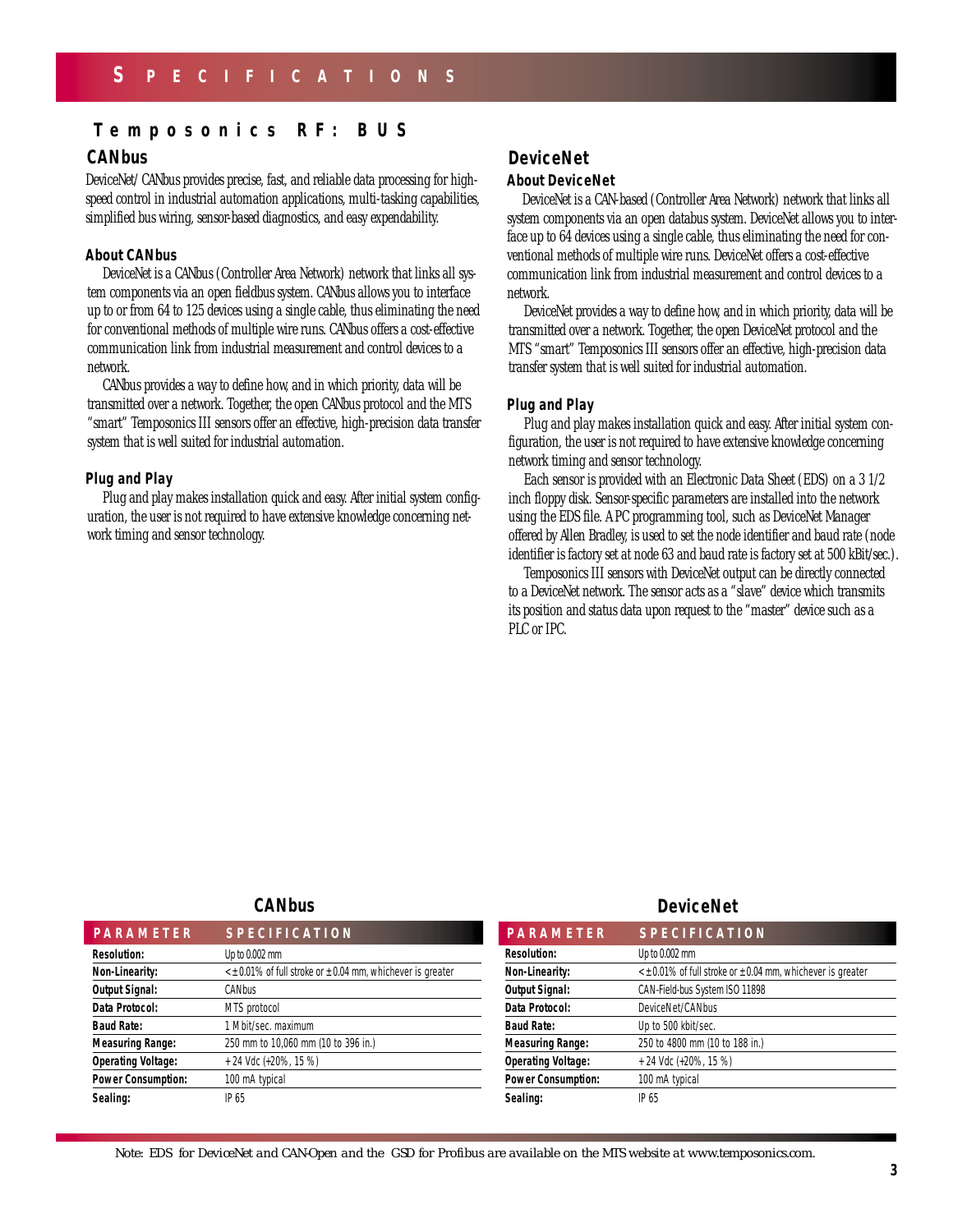# **Temposonics RF: BUS**

# **Profibus**

Profibus is a vendor-independent, open fieldbus standard (EN 50 170). The DP (Decentralized Periphery) bus version is designed for high-speed data communication at the machine level. Here, the central controller (Master) will communicate with the distributed, intelligent field devices (Slaves) via a high-speed serial link. Most of the data transfer is done and monitored on master and slave side. In addition to cyclic user data transmission, PROFIBUS-DP provides powerful functions for diagnostics and configuration. For installation all characteristic sensor parameters are loaded into the bus via the configuration tool on disc, the GSD file.

PROFIBUS-DP represents the optimum combination of

- **•High data throughput**
- **•Simple installation and service**
- **•Diagnostics capabilities**
- **•Error-free proven transmission technology**

PROFIBUS technology is developed and administrated by the PROFIBUS User Organization (PNO).

#### **Profibus**

| <b>PARAMETER</b>                                          | <b>SPECIFICATION</b>              |
|-----------------------------------------------------------|-----------------------------------|
| <b>Measured Variable:</b>                                 | Displacement                      |
| <b>Resolution:</b>                                        | 20 µm Standard                    |
| $\leq$ ± 0.01 % F.S. (Minimum ± 50 µm)*<br>Non-Linearity: |                                   |
| PROFIBUS-DP System according ISO 74498<br>Output:         |                                   |
| PROFIBUS-DP (EN 50 170)<br>Data Protocol:                 |                                   |
| <b>Measuring Range:</b>                                   | 250 mm to 8385 mm (10 to 330 in.) |
| <b>Operating Voltage:</b>                                 | + 24 Vdc (+20%, 15 %)             |
| <b>Power Consumption:</b>                                 | 100 mA typical                    |
| <b>Baud Rate:</b>                                         | Supports up to 12 Mbit/ Sec.      |
|                                                           | Cable specifications per EN 50170 |
|                                                           | Cable length dependent            |
| Sealing:                                                  | IP 65                             |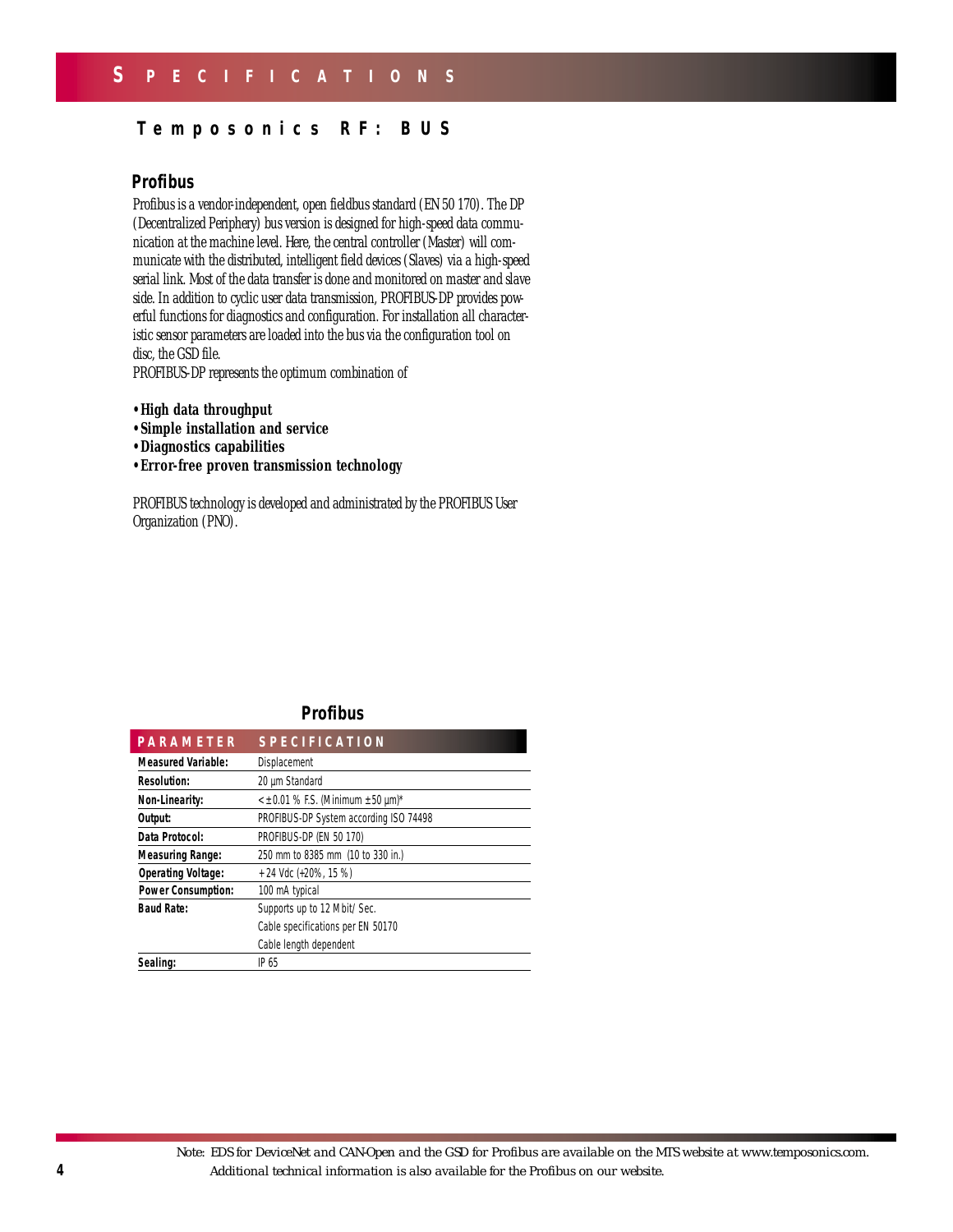# **D IMENSIONS/ T EMPOSONICS L F**



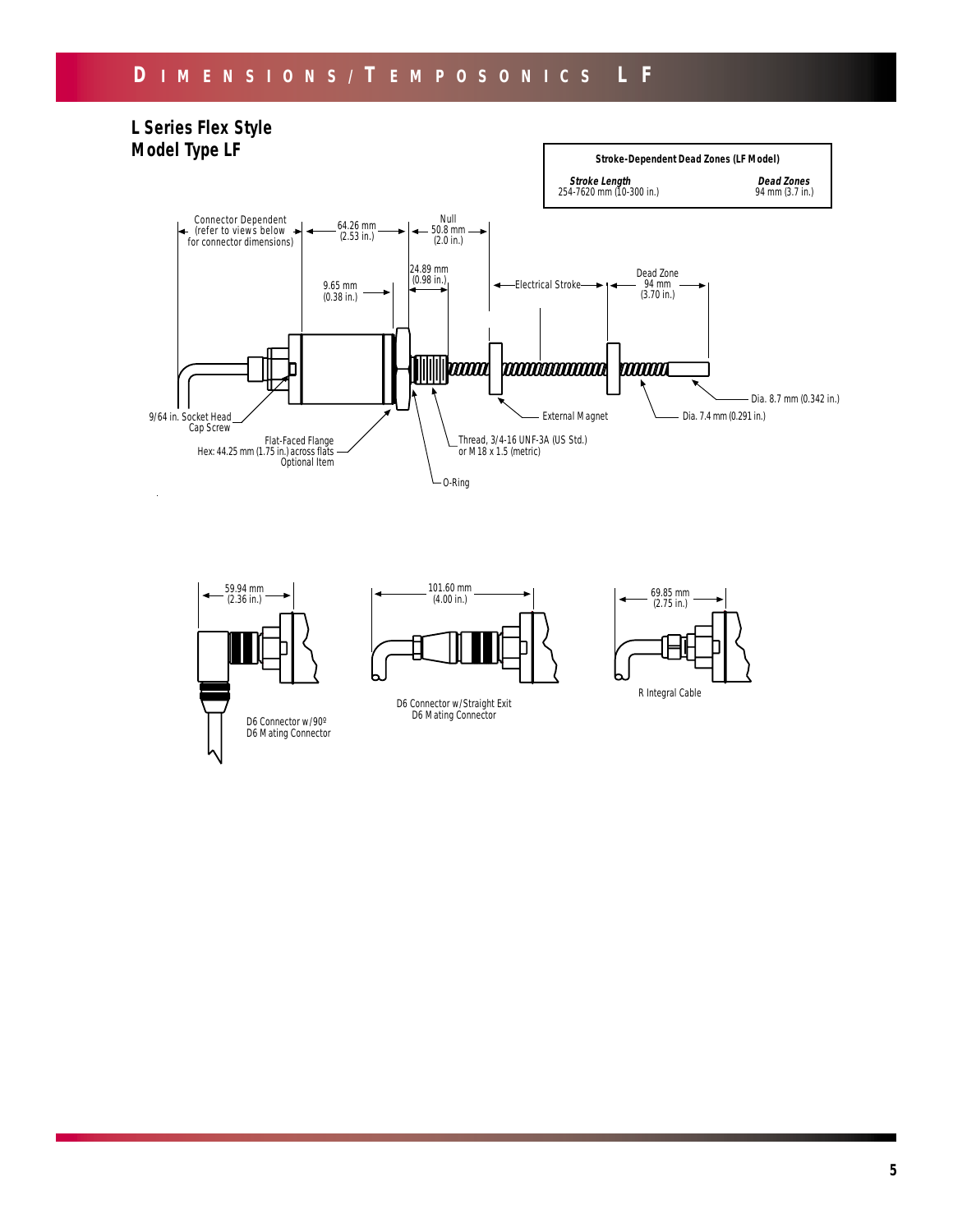# **Temposonics III RF Flex Style Model Style RF Analog/SSI**







R or P Integral Cable

D6 or D7 Connector w/Straight Exit Mating Connector

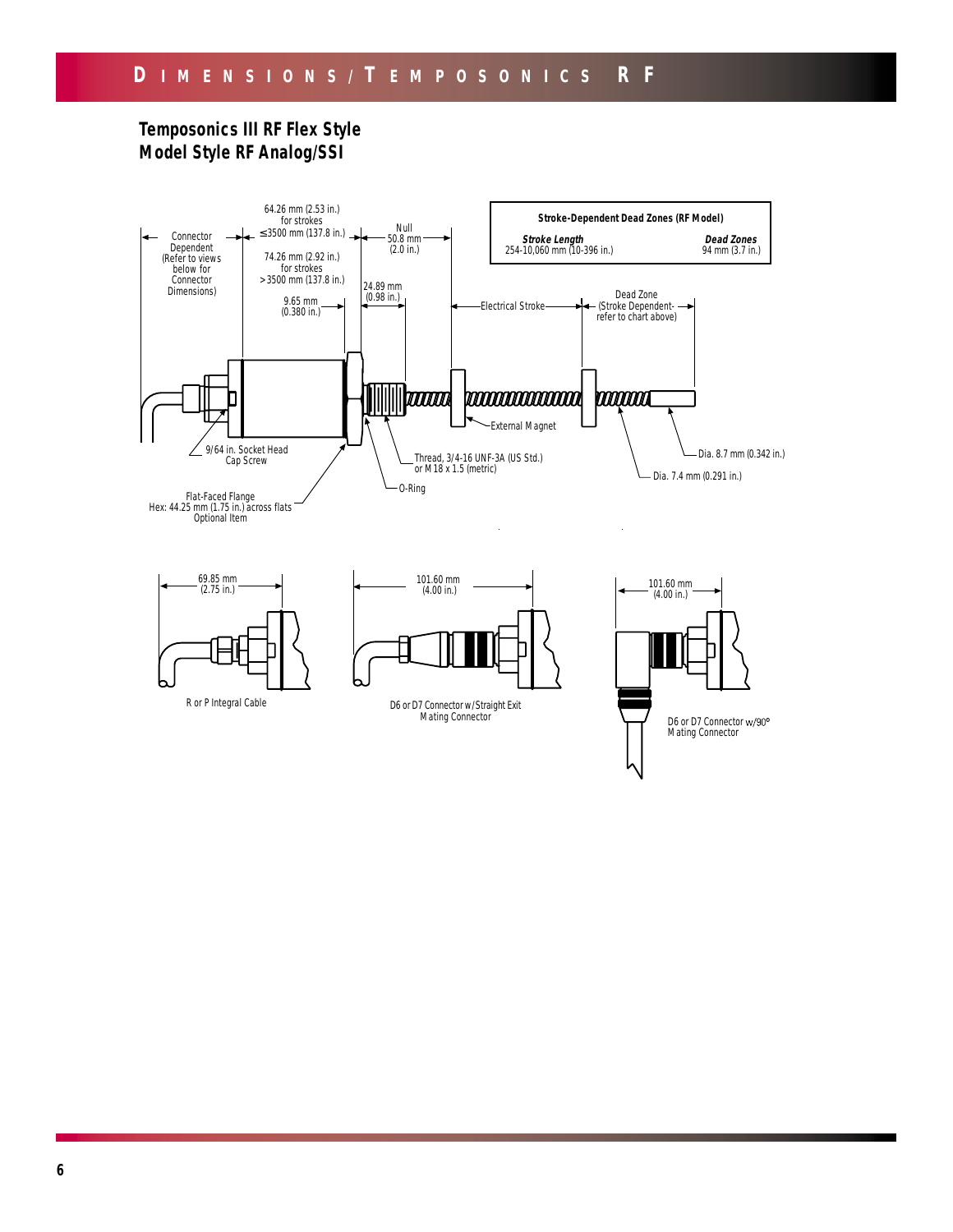# **R Series RF Flex Series CANbus/Profibus**

- CANbus and Profibus utilizes Dual 6-pin DIN Connector



### **\* NOTE:**

For CANbus Sensors with stroke ≤ 137.8 in. (3500mm) this dimension will be 83.57 mm (3.29 in.).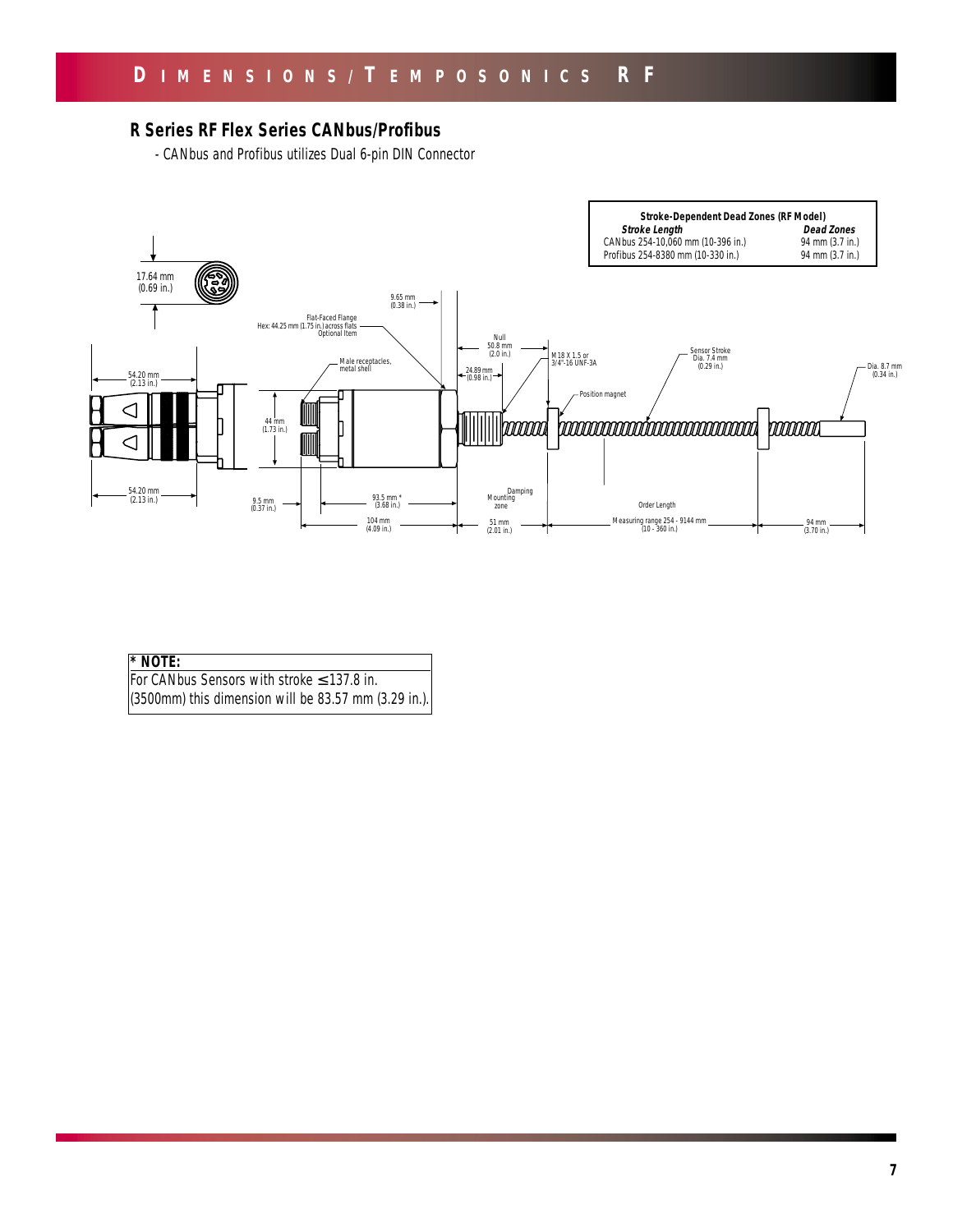# **R Series RF Flex Series DeviceNet**







**MTS P/N 370376 90° Micro Mating Field-Installable connector**

**MTS P/N 370375 Straight Exit Micro Mating Field-Installable connector**

|--|

For strokes  $\leq$  3500 mm (137.8 in.) this dimension is 83.57 mm (3.29 in.).

For strokes  $> 3500$  mm (137.8 in.) this dimension is 93.47 mm (3.68 in.).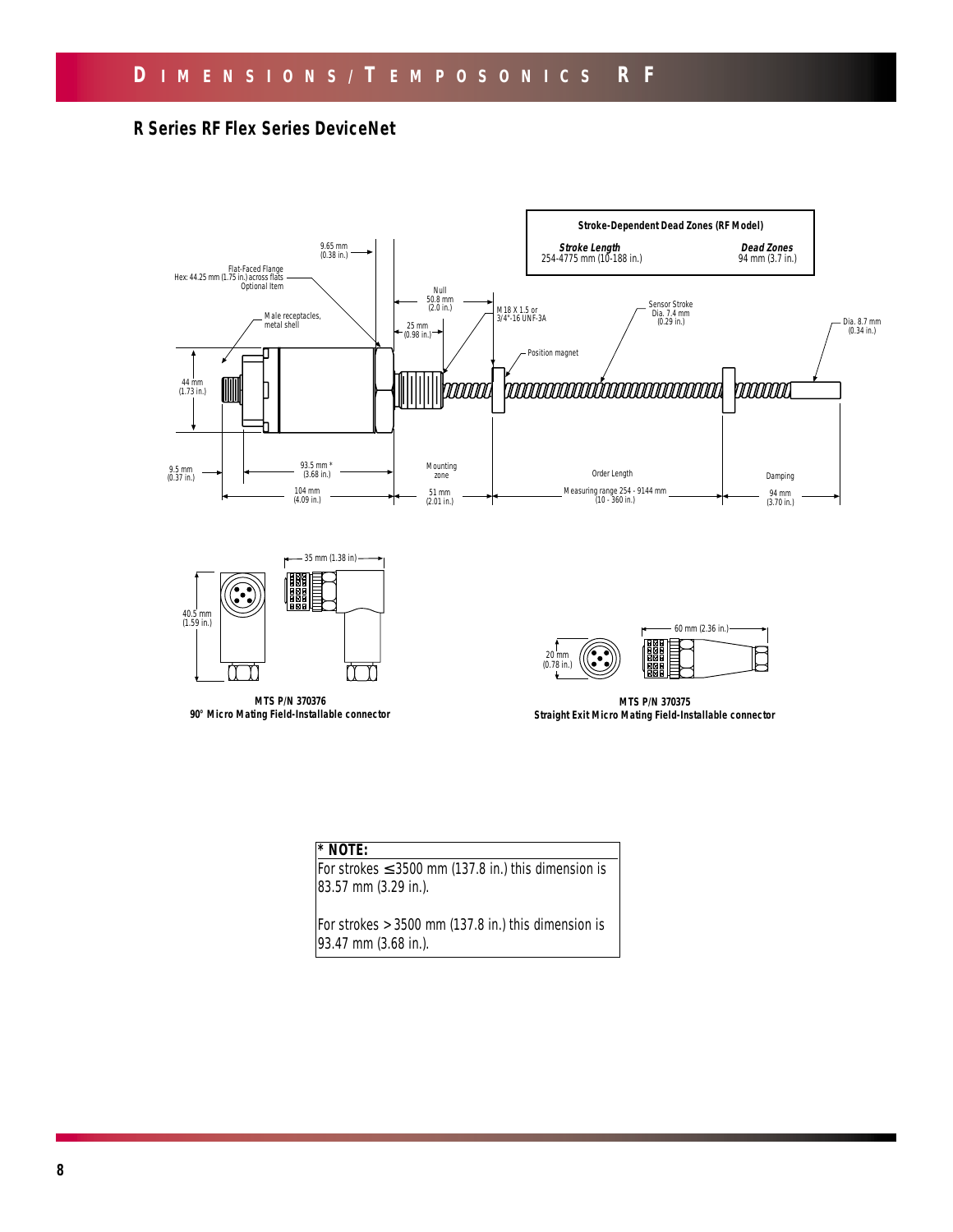# **W IRING**

# **Temposonics LF**

# **INTEGRAL CABLE:**

#### **(Start/Stop or PWM)**

| <b>Function</b>                  |
|----------------------------------|
| (-) Gate for PWM,                |
| (-) Stop for Start/Stop          |
| (+) Gate for PWM,                |
| (+) Stop for Start/Stop          |
| (+) Interrogation for PWM,       |
| (+) Start for Start/Stop         |
| (-) Interrogation for PWM,       |
| (-) Start for Start/Stop         |
| Customer Supplied Power (+ Vdc)* |
| DC Ground                        |
|                                  |

# **INTEGRAL D6 CONNECTOR PWM OR START/STOP:**

#### *Pin No. Wire Color Function*

|               | Gray   | (-) Gate for PWM, (-) Stop for Start/Stop     |
|---------------|--------|-----------------------------------------------|
| $\mathcal{P}$ | Pink   | (+) Gate for PWM, (-) Stop for Start/Stop     |
| 3             | Yellow | (+) Interrogation for PWM, (+) Start for      |
|               |        | Start/Stop                                    |
| 4             | Green  | (-) Interrogation for PWM, (-) Stop for       |
|               |        | Start/Stop                                    |
| 5             |        | Red or Brown Customer Supplied Power (+ Vdc)* |
| 6             | White  | DC Ground                                     |
|               |        |                                               |

**Sensor End View**



*6-Pin D6 90° and Straight-exit Connector*

*\* Power requirements are stroke length dependent.*

*+ 13.5 to 26.4 Vdc (± 0%): Stroke lengths* ≤ *1525 mm (60 in.)*

*+ 24 Vdc (± 10%): Stroke lengths > 1525 mm (60 in.)*

#### **INTEGRAL CABLE:**

#### **Analog Output: (Voltage or Current)**

| <b>Wire Color</b> | <b>Function</b>                  |
|-------------------|----------------------------------|
| Gray              | 0 to 10 Vdc.                     |
|                   | 4 to 20 mA, 0 to 20 mA           |
| Pink              | Displacement Output Return       |
|                   | for Gray Wire                    |
| Yellow            | 10 to 0 Vdc.                     |
|                   | 20 to 4 mA, or 20 to 0 Vdc       |
| Green             | Displacement Output Return       |
|                   | for Yellow Wire                  |
| Red or Brown      | Customer Supplied Power (+ Vdc)* |
| White             | DC Ground                        |
|                   |                                  |

## **INTEGRAL D6 CONNECTOR ANALOG:**

#### *Pin No. Wire Color Function*

|   | FIII IVU. VVIIE LUIUI TUIILIIUII |                                        |
|---|----------------------------------|----------------------------------------|
|   | Gray                             | 0 to 10 Vdc, 4 to 20 mA, 0 to 20 mA    |
| 2 | Pink                             | Return for Pin 1                       |
| 3 | Yellow                           | 10 to 0 Vdc, 20 to 4 mA, or 20 to 0 mA |
| 4 | Green                            | Return for Pin 3                       |
| 5 | Red or Brown                     | Customer Supplied Power (+ Vdc)*       |
| 6 | White                            | DC Ground                              |
|   |                                  |                                        |



*Pin outs for 6-Pin D6 90° and Straight-exit Connector*

*\* Power requirements are stroke length dependent.*

*+ 13.5 to 26.4 Vdc (± 0%): Stroke lengths* ≤ *1525 mm (60 in.)*

*+ 24 Vdc (± 10%): Stroke lengths > 1525 mm (60 in.)*

# **Temposonics RF**

| Green<br>Red | RxD / TxD-N (Bus)<br>RxD / TxD-P (Bus)<br>DGND (female receptacle only, for bus termination) |
|--------------|----------------------------------------------------------------------------------------------|
|              |                                                                                              |
|              |                                                                                              |
|              |                                                                                              |
|              | VP (female receptacle only, for bus termination)                                             |
| <b>Black</b> | $+24$ Vdc                                                                                    |
| Yellow/Green | Shielding, machine ground                                                                    |
|              | <b>External Vie</b><br>Pin outs for                                                          |
|              |                                                                                              |

**1 x 6-pin DIN male receptacle 1 x 6-pin DIN female receptacle**



# **INTEGRAL DUAL 6-PIN CONNECTOR PROFIBUS: INTEGRAL DUAL 6-PIN CONNECTOR CANBUS:**

| Pin | <b>Wire Color Function</b> |                     |
|-----|----------------------------|---------------------|
|     | Gray                       | $CAN$ $($ - $)$     |
|     | Pink                       | $CAN (+)$           |
| ર   | Not used                   |                     |
|     | Not used                   |                     |
| 5   | <b>Brown</b>               | +24 Vdc (+20%/-15%) |
|     | White                      | DC Ground           |
|     | Not used                   |                     |



**Dual 6 pin DIN male receptacle**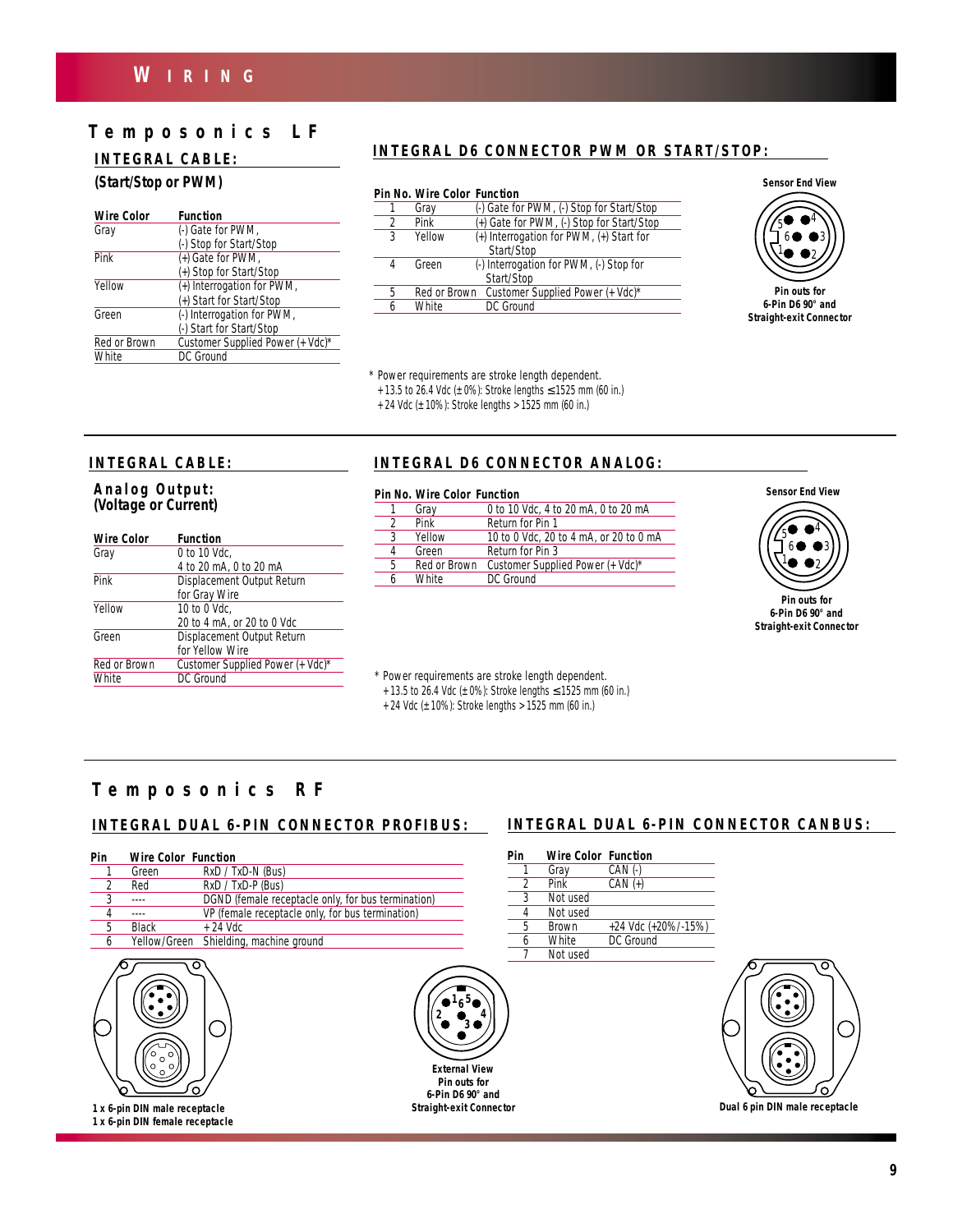# **Temposonics RF (Con ' t )**

# **DEVICENET OUTPUT**

### **INTEGRAL 5-PIN CONNECTOR:**

| Pin No. | Function                                                  |
|---------|-----------------------------------------------------------|
|         | Shield                                                    |
| 2       | + 24 Vdc (customer provided)                              |
|         | DC Ground                                                 |
| 4       | CAN-H (dominant high)                                     |
| 5       | CAN-L (dominant low)                                      |
|         | * Molded extension cables are also available from a third |

*\* Molded extension cables are also available from a third party vendor. Contact MTS for more information*



| <b>Wire Color</b> | <b>Function</b>             |
|-------------------|-----------------------------|
| Gray              | (-) Data                    |
| Pink              | (+) Data                    |
| Yellow            | (+) Clock                   |
| Green             | (-) Clock                   |
| Red or Brown      | + 24 Vdc, Customer Supplied |
| White             | DC Ground                   |
| Blue              | No Connection               |



**Exploded View of Integral Micro Connector with Pin Identification (External View)**

# **INTEGRAL CABLE SSI: INTEGRAL D7 CONNECTOR:**

|   | <b>Pin No. Wire Color Function</b> |               |
|---|------------------------------------|---------------|
|   | Gray                               | Data (-)      |
| 2 | Pink                               | Data $(+)$    |
| 3 | Yellow                             | $Clock (+)$   |
|   | Green                              | $Clock$ $(-)$ |
| 5 | <b>Brown</b>                       | $+24$ V dc    |
| h | <b>White</b>                       | DC Ground     |
|   |                                    |               |

*\* Power requirements are stroke length dependent. + 13.5 to 26.4 Vdc (± 0%): Stroke lengths* ≤ *1525 mm (60 in.)*

*+ 24 Vdc (± 10%): Stroke lengths > 1525 mm (60 in.)*



**External View Sensor Male Receptacle** *Pin outs for 7-Pin D6 90° and Straight-exit Connector*

# **ANALOG OUTPUT**

| <b>Function</b>                     |
|-------------------------------------|
| $\star$<br>Output #1 (Displacement) |
| 0 to 10 Vdc. 10 to 0 Vdc            |
| 4 to 20 mA, 20 to 4 mA.             |
| 0 to 20 mA or 20 to 0 mA            |
| Displacement Output Return          |
| for Gray Wire                       |
| Output #2                           |
| (Displacement or Velocity)          |
| 0 to 10 Vdc. 10 to 0 Vdc            |
| 4 to 20 mA, 20 to 4 mA.             |
| 0 to 20 mA or 20 to 0 mA            |
| Displacement Output Return          |
| for Yellow Wire                     |
| + 24 Vdc (+20%, -15%),              |
| <b>Customer Supplied</b>            |
| DC Ground                           |
|                                     |

*\* When using dual outputs, outputs #1 and #2 must have the same output scale (i.e., voltage or current) and the same orientation (i.e., forward or reverse acting).*

# **INTEGRAL CABLE: INTEGRAL D6 CONNECTOR:**

|               | Pin No. Wire Color | <b>Function</b>                |
|---------------|--------------------|--------------------------------|
| 1             | Gray               | <b>Output 1: Position</b>      |
|               |                    | $0 - 10V$                      |
|               |                    | $4 - 20$ mA $/ 20 - 4$ mA      |
|               |                    | $0 - 20$ mA $/ 20 - 0$ mA      |
| $\mathcal{P}$ | Pink               | DC Ground                      |
| 3             | Yellow             | Output 2: Position or Velocity |
|               |                    | $0 - 10 V / 10 - 0 V$          |
|               |                    | $4 - 20$ mA $/ 20 - 4$ mA      |
|               |                    | $0 - 20$ mA $/ 20 - mA$        |
| 4             | Green              | DC Ground                      |
| 5             | <b>Brown</b>       | + 24 Vdc (-15%/+20%)           |
|               | <b>White</b>       | DC Ground (OV)                 |



# **CAUTION!**

*When wiring Temposonics III sensors, DO NOT connect DC ground to the cable shield or drain wire.*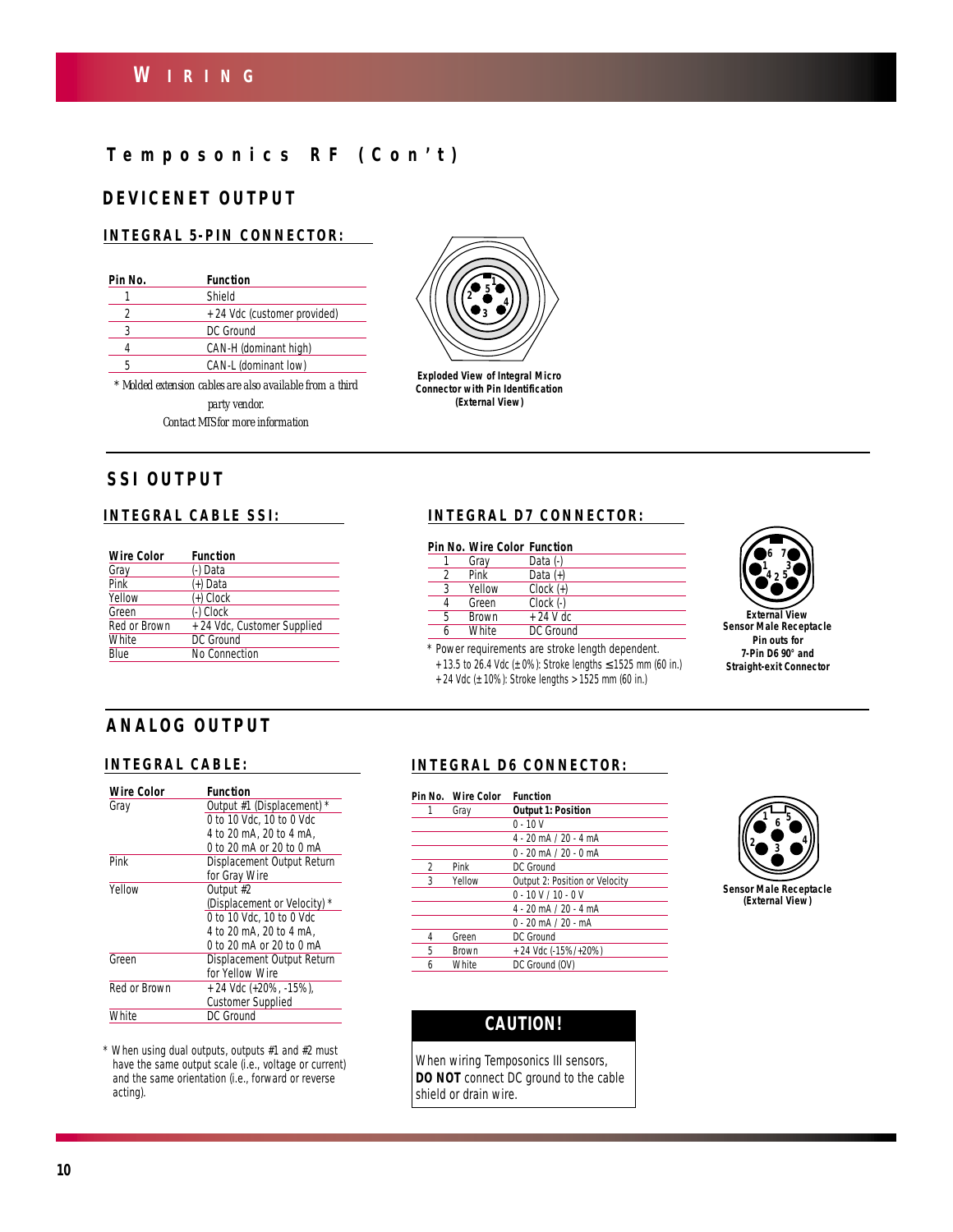# **H OW T O O RDER**

#### *2-4 Digit code depending on output selected* **POSITION SENSORS HEX STYLE S** = Standard US customary threads, flat faced hex (pressure pipe not included) **M** = Metric threads, flat faced hex (pressure pipe not included) **CONNECTION TYPE D6** = 6 pin DIN connector **RO** = Integral cable with pigtail **INTEGRAL CABLE LENGTH 00** = No integral cable (i.e., sensor with integral connectors) **02** = 2 meter integral cable; standard with metric stroke lengths (i.e., millimeters) **05** = 5 ft. integral cable; standard with US stroke lengths (i.e., inches and tenths) **01 - 99** = Custom cable length 1 to 99 ft. (or 1 to 30 m) (Encode length in feet if using US customary stroke length, in meters if using metric stroke length) **UNIT OF MEASURE U** = US customary (inches) **M** = Metric (millimeters) **LENGTH**  $\frac{2}{100}$  .  $\frac{1}{200}$  in  $\frac{1}{200}$  in. in 0.5 in. increments) \_\_\_ \_\_\_ \_\_\_ \_\_\_ Millimeters (25 to 7625 mm in 5 mm increments) **INPUT VOLTAGE**  $2 = +24$  Vdc **DIGITAL OUTPUT**  (available up to 300 in)**RO** = Start/Stop **D** \_\_ \_ = pulse-width modulated output followed by E or I for external or internal interrogation then by the # of recirculations When placing an order, build the desired model number using the model number guide (right). A wide range of L Series sensor configurations are available to meet the demands of your particular application. See the following page for how to order extension cables and accessories. If you have any questions about how to apply L Series position sensors, please contact one of our Application Engineers or your local MTS distribu-**L SERIES: "LF" FLEXIBLE SENSOR**  $L$  **F**

tor—they are available to help you design an effective position sensing system to fit your application.

(15 max. See Table A and B).

#### **ANALOG OUTPUT**

| $VO = 0-10$ Vdc and 10 - 0 Vdc | (Available to 78 in.)  |
|--------------------------------|------------------------|
| $AO = 4$ to 20 mA              | (Available to 100 in.) |
| $A1 = 20$ to 4 mA              | (Available to 100 in.) |
| $A2 = 0$ to 20 mA              | (Available to 100 in.) |
| $A3 = 20$ to 0 mA              | (Available to 100 in.) |

| <b>Table A</b> |                                                                                 |
|----------------|---------------------------------------------------------------------------------|
|                | Circulation Count vs. Resolution for<br>PWM Output (Based on 28 MHz<br>counter) |
| Resolution     | <b>Circulation Count*</b>                                                       |
| 0.00026        | 15                                                                              |
| 0.0005         | 8                                                                               |
| 0.001          |                                                                                 |
| 0.002          | 2                                                                               |
| 0.004          |                                                                                 |

*\* Maximum circulation count is limited by stroke length for sensors configured for internal interrogation. (Refer to Table B for stroke length limitations.)*

#### **Table A Table B**

| <b>Maximum Stroke per Circulation Count</b><br>for PWM Output w/Internal Interrogation |                          |
|----------------------------------------------------------------------------------------|--------------------------|
| <b>Maximum Stroke</b>                                                                  | <b>Circulation Count</b> |
| $\leq$ 84 inches                                                                       |                          |
| $> 84.1$ inches                                                                        |                          |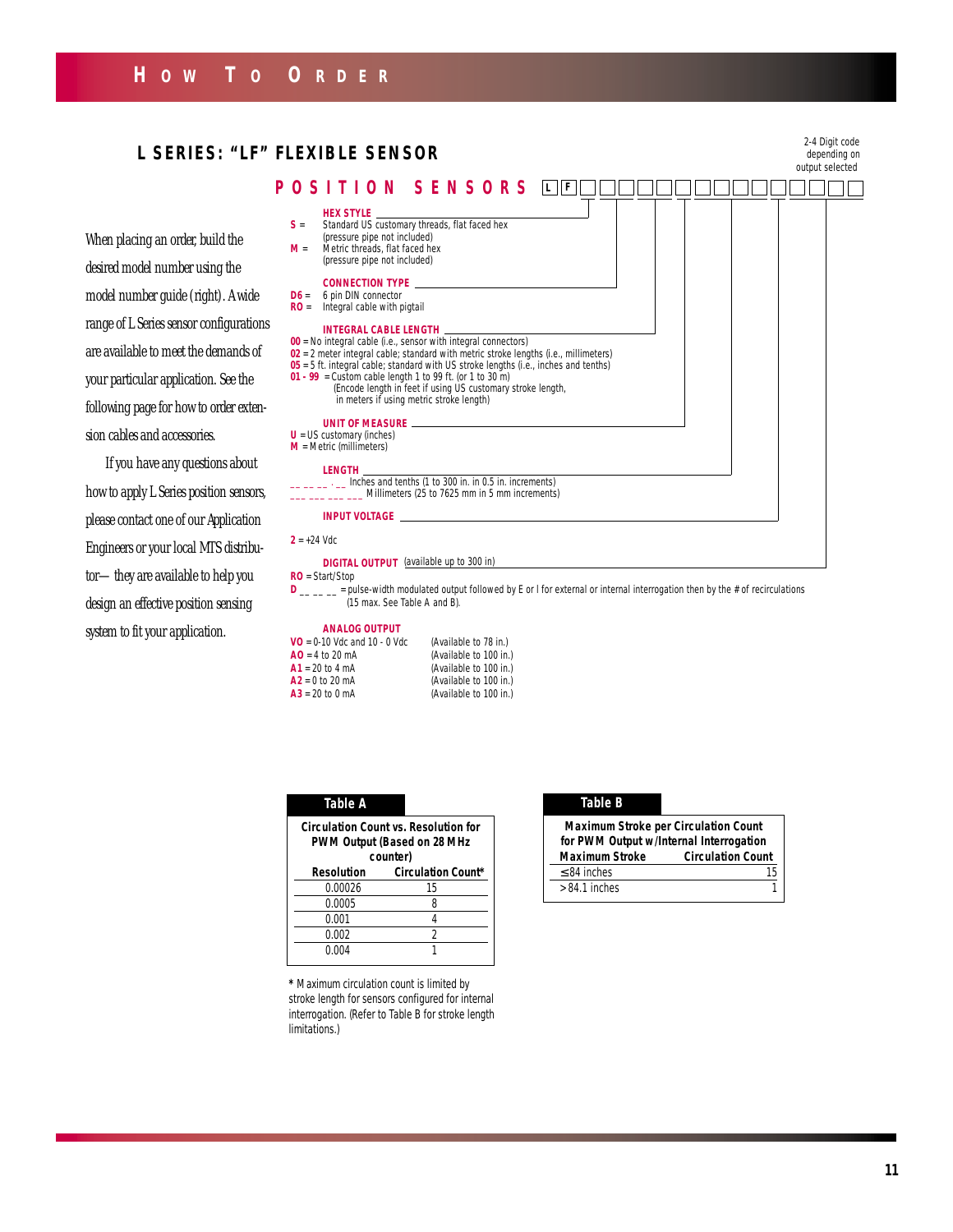

| NOTE:                              |
|------------------------------------|
| Custom analog setpoints available. |
| Contact application Engineering    |
| for details.                       |

| <b>Velocity Output - Magnet Position:</b> |                           |  |         |  |     |
|-------------------------------------------|---------------------------|--|---------|--|-----|
| Output                                    | <b>Velocity Direction</b> |  |         |  |     |
|                                           | Head                      |  | Magnet  |  | Tip |
|                                           |                           |  | at rest |  |     |
| 0 - 10 Vdc                                | 10                        |  | 0       |  | 10  |
| 10 - 0 Vdc                                | 10                        |  | O       |  | 10  |
| 4 - 20 mA                                 | 20                        |  | 4       |  | 20  |
| 20 - 4 mA                                 | 20                        |  | 4       |  | 20  |
| $0 - 20$ mA                               | 20                        |  | O       |  | 20  |
| $20 - 0$ mA                               | 20                        |  | Λ       |  | 20  |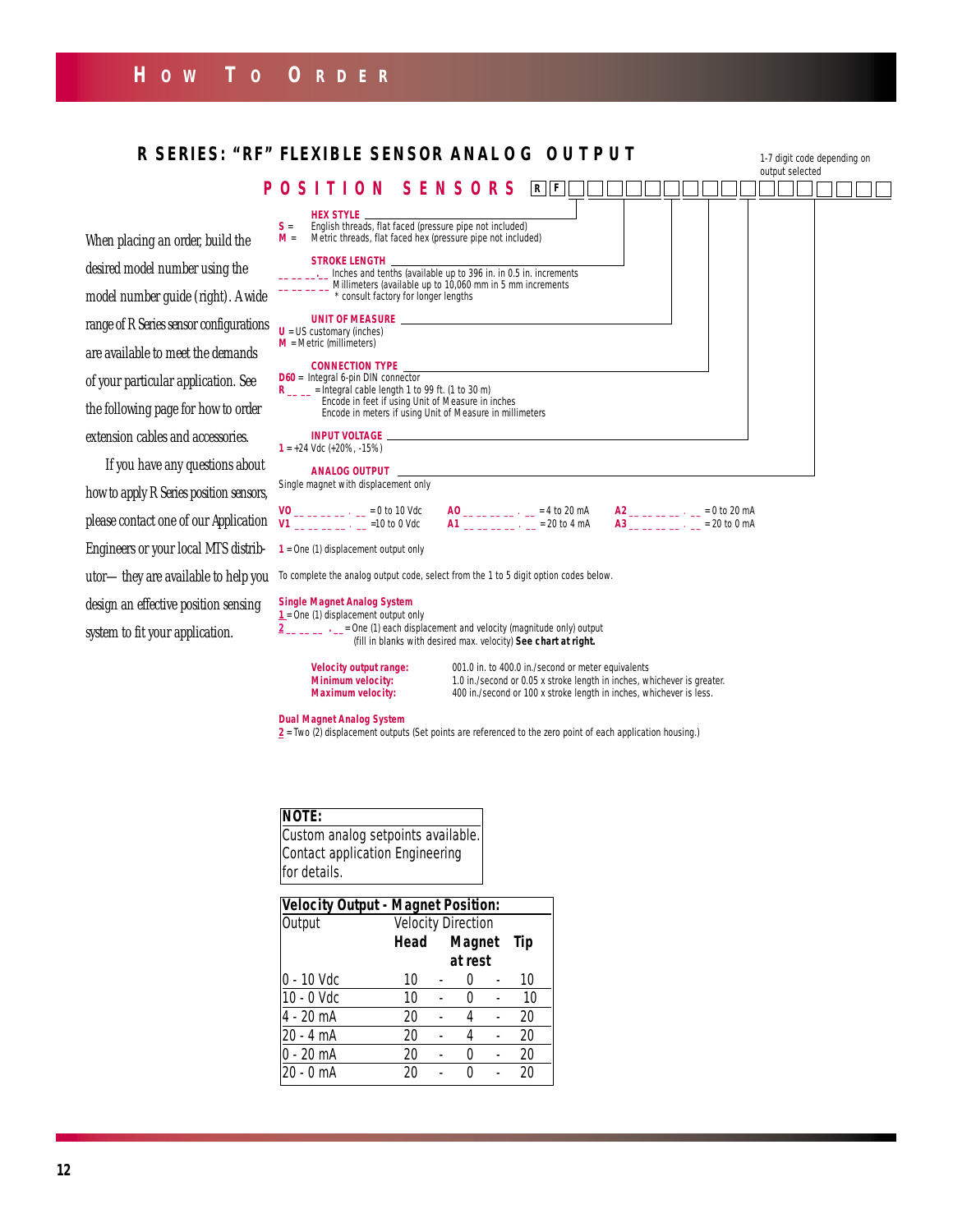# **H OW T O O RDER**

# **CUSTOM PRODUCT**

When placing an order, build desired model number using the number guide (right). A wide of R Series sensor configurations available to meet the demand your particular application. S following page for how to ord extension cables and accessor

If you have any questions how to apply R Series position sors, please contact one of our Application Engineers or your MTS distributor-they are av to help you design an effective p

|                                                                                                                                                                             |                                                           | R SERIES: "RF" FLEXIBLE SENSOR CANBUS OUTPUT                                                                                                                                 |                                         |                                  | 1-7 digit code depending on output<br>selected |
|-----------------------------------------------------------------------------------------------------------------------------------------------------------------------------|-----------------------------------------------------------|------------------------------------------------------------------------------------------------------------------------------------------------------------------------------|-----------------------------------------|----------------------------------|------------------------------------------------|
| cing an order, build the $\fbox{\tt P}$ O $\fbox{\tt S}$   $\fbox{\tt T}$   O $\fbox{\tt N}$ $\fbox{\tt S}$ E $\fbox{\tt N}$ $\fbox{\tt S}$ O $\fbox{\tt R}$ $\fbox{\tt S}$ |                                                           |                                                                                                                                                                              | R  F                                    |                                  |                                                |
| odel number using the model                                                                                                                                                 | $S =$                                                     | English threads, flat faced (pressure pipe not included)                                                                                                                     |                                         |                                  |                                                |
| uide (right). A wide range                                                                                                                                                  | $M =$                                                     | Metric threads, flat faced hex (pressure pipe not included)                                                                                                                  |                                         |                                  |                                                |
| s sensor configurations are                                                                                                                                                 |                                                           | STROKE LENGTH <b>Andrew STROKE</b><br>__ __ __ lnches and tenths (available up to 396 in. in 0.5 in. increments<br>Millimeters (available up to 10,060 mm in 5 mm increments |                                         |                                  |                                                |
| to meet the demands of                                                                                                                                                      |                                                           | UNIT OF MEASURE NAME AND STREET AND THE STREET AND THE STREET AND THE STREET AND THE STREET AND THE STREET AND                                                               |                                         |                                  |                                                |
| cular application. See the                                                                                                                                                  | $U = US$ customary (inches)<br>$M =$ Metric (millimeters) |                                                                                                                                                                              |                                         |                                  |                                                |
| page for how to order                                                                                                                                                       | $D62$ = Integral dual 6-pin DIN male connectors           | CONNECTION TYPE <b>And the CONNECTION</b> TYPE                                                                                                                               |                                         |                                  |                                                |
| cables and accessories.                                                                                                                                                     |                                                           |                                                                                                                                                                              |                                         |                                  |                                                |
| have any questions about                                                                                                                                                    | $1 = +24$ Vdc, $(+20\%,-15\%)$<br><b>OUTPUT</b>           |                                                                                                                                                                              |                                         |                                  |                                                |
| ply R Series position sen-                                                                                                                                                  | a b c d e f                                               | C __ __ __ __ __ __ = CANbus Output (Fill in the six blanks with the following codes)                                                                                        |                                         |                                  |                                                |
| se contact one of our                                                                                                                                                       | a) HARDWARE                                               | b) CANBUS PROTOCOL CODE                                                                                                                                                      | c) BAUD RATE                            | d) RESOLUTION                    | e,f) CYCLE TIME                                |
| n Engineers or your local                                                                                                                                                   | $1 = MTS$ Protocol<br>(Single Magnet)                     | $01$ = Single Magnet<br>$07$ = Multi-magnet $*$                                                                                                                              | $1 = 1000$ Kbits/s<br>$2 = 500$ Kbits/s | $1 = 0.005$ mm<br>$2 = 0.002$ mm | $1 = Standard$                                 |
| ibutor—they are available                                                                                                                                                   | $2 = MTS$ Protocol<br>(Multi-Magnet)                      |                                                                                                                                                                              | $3 = 250$ Kbits/s<br>$4 = 125$ Kbits/s  |                                  |                                                |
| u design an effective position.                                                                                                                                             |                                                           |                                                                                                                                                                              |                                         |                                  |                                                |

sensing system to fit your application.  $*$  Specify the number of magnets utilized at the time of order.

# **R SERIES: "RF" FLEXIBLE SENSOR DEVICENET OUTPUT**

*selected* **POSITION SENSORS R F HEX STYLE S** = English threads, flat faced (pressure pipe not included) **M** = Metric threads, flat faced hex (pressure pipe not included) Metric threads, flat faced hex (pressure pipe not included) **STROKE LENGTH \_\_ \_\_ \_\_.\_\_** inches and tenths (available up to 188 in. in 0.5 in. increments **\_\_ \_\_ \_\_ \_\_** millimeters (available up to 4775 mm in 5 mm increments **UNIT OF MEASURE U** = US customary (inches) **M** = Metric (millimeters) **CONNECTION TYPE D51** = Integral 5-pin DIN Micro connector **INPUT VOLTAGE 1** = +24 Vdc, (+20%, -15%) **OUTPUT**  $\frac{1}{1}$   $\frac{1}{1}$   $\frac{1}{1}$   $\frac{1}{1}$  = DeviceNet Output (Fill in the six blanks with the following codes) a b c d e f **a) HARDWARE b,c) PROTOCOL <b>d) BAUD RATE e) RESOLUTION <b>f)** CYCLE TIME<br>
2 = Standard **02** = DeviceNet **2** = 500 Kbits/s **1** = 0.005 mm **1** = Standard **2** = Standard **02** = DeviceNet **2** = 500 Kbits/s **1** = 0.005 mm **1** = Standard **3** = 250 Kbits/s **2** = 0.002 mm

**4** = 125 Kbits/s

*1-7 digit code depending on output*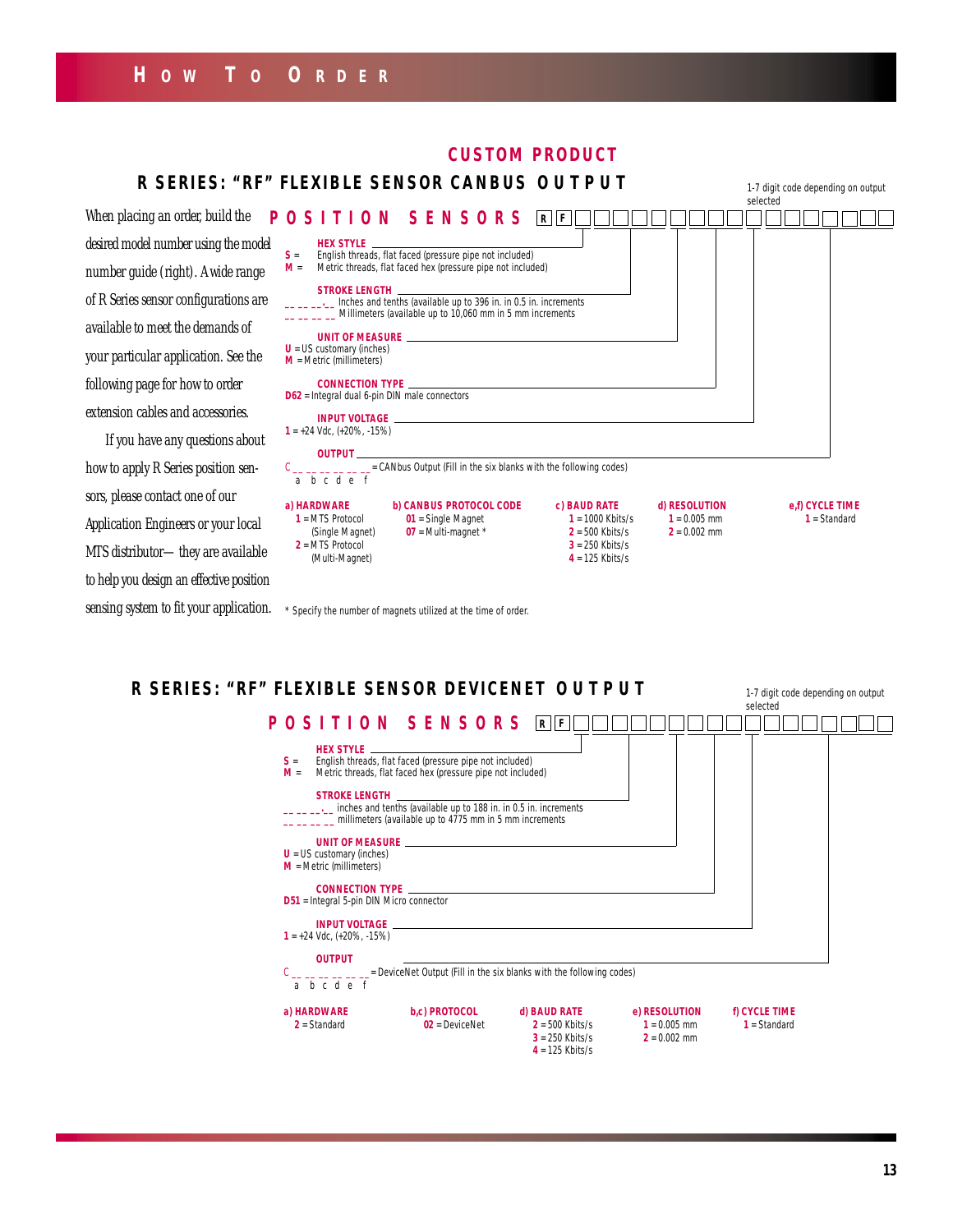# **HOW TO ORDER**

# **CUSTOM PRODUCT**



how to apply R Series position sensors, please contact one of our Application Engineers or your local MTS distributor—they are available to help you design an effective position sensing system to fit your application.

#### **a) HARDWARE b,c) SOFTWARE**

**2** = Standard **01** = multi-magnet *(Specify number of magnets utilized at time of order)* **02** = single magnet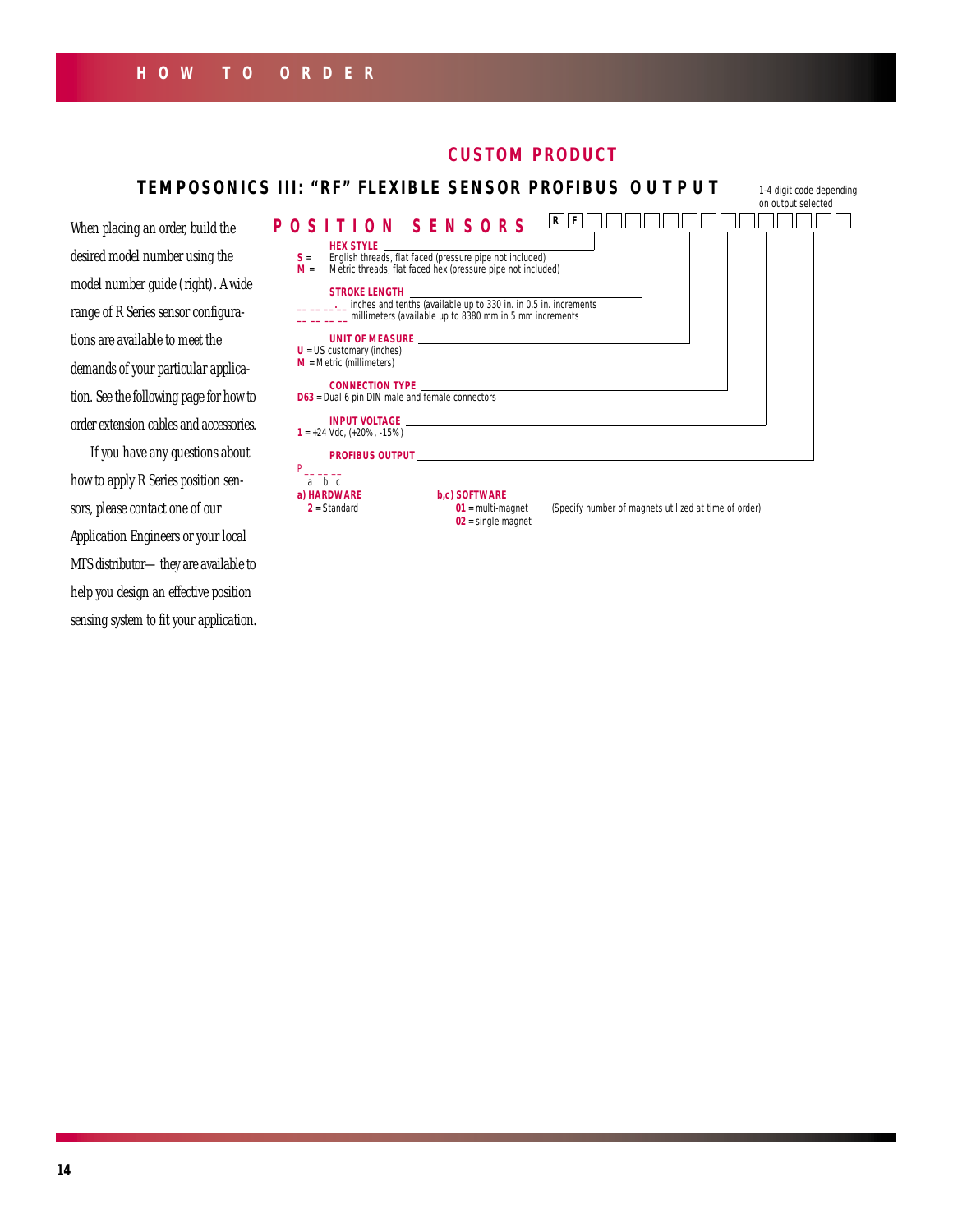

*\* Stroke limited to 766 mm*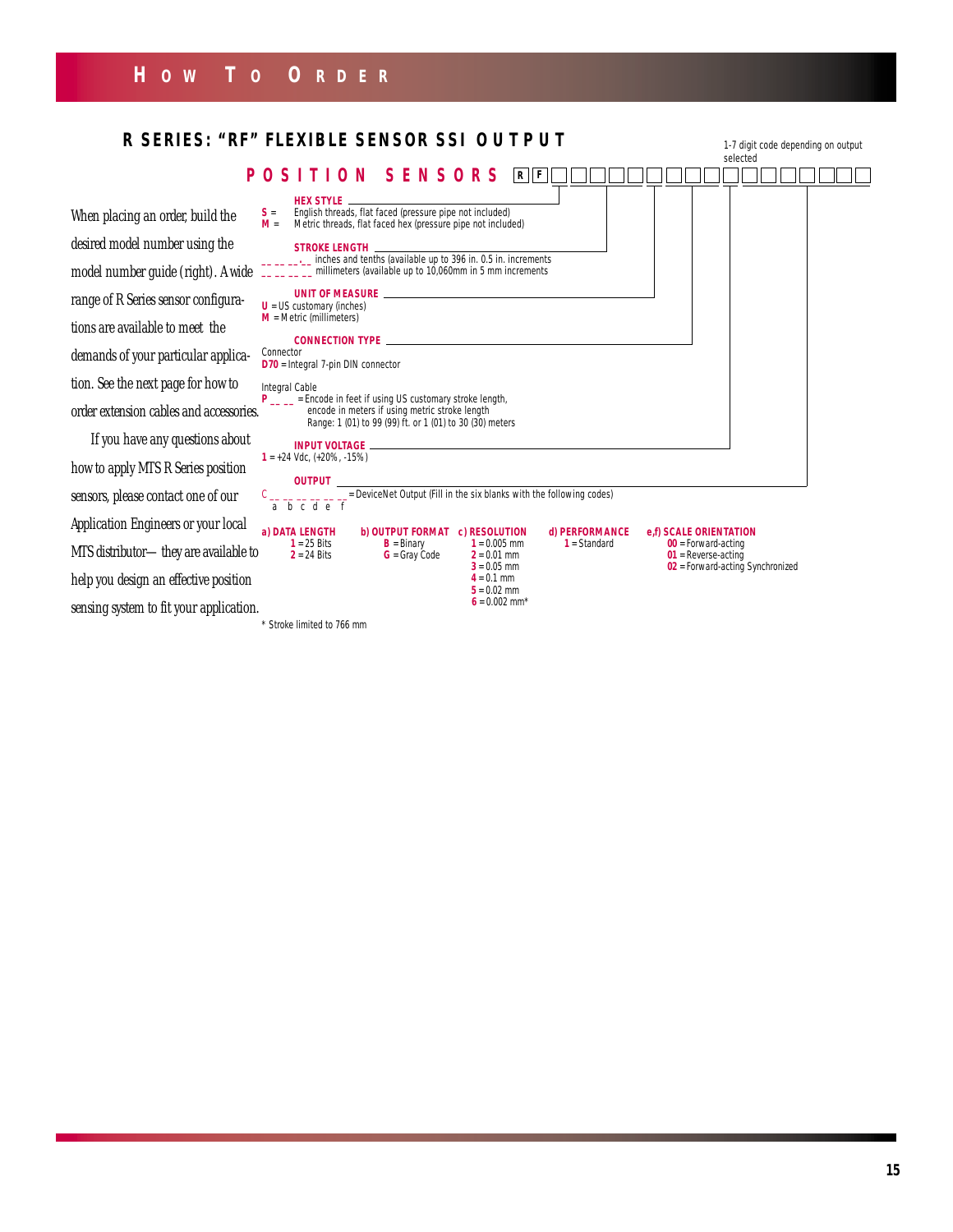# **ACCESSORIES**

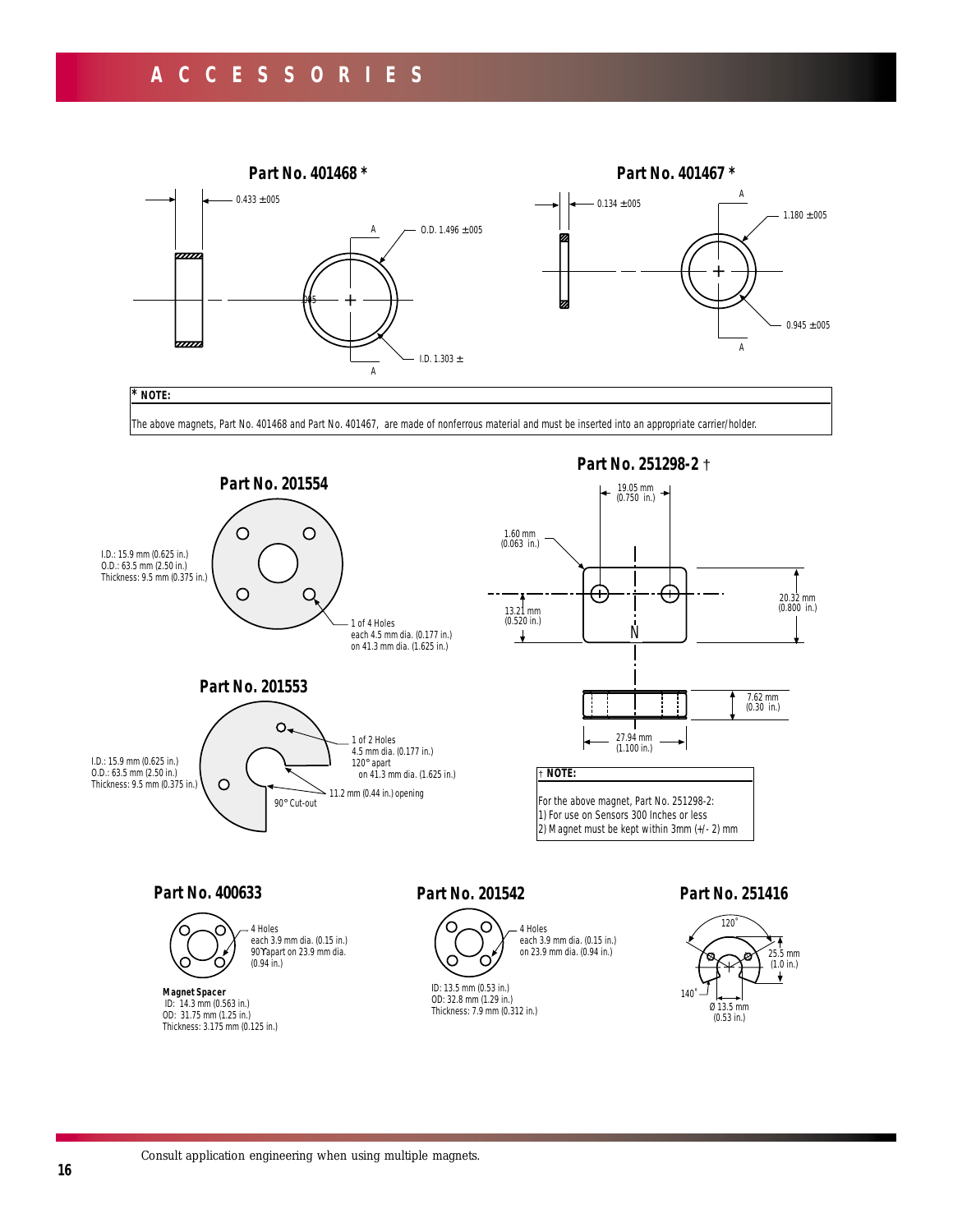# **ACCESSORIES**

# **EXTENSION CABLES TEMPOSONICS LF AND RF (RF OUTPUTS - ANALOG ONLY)**

When placing an order, build the desired model number using the model number guide (right). A wide range of R Series sensor configurations are available to meet the demands of your particular application.

If you have any questions about **PO** = Pigtail connection how to apply R Series position sensors, please contact one of our Application Engineers or your local MTS distributor—they are available to help you design an effective position sensing system to fit your application.

**REBERTE SENSOR CONNECTION TYPE D6** = Mating connector for LF with D6 connector (straight exit) **DA** = Mating connector for LF with D6 connector (90° exit) **CABLE LENGTHS 005** = 5 ft. **015** = 15 ft. **025** = 25 ft. **050** = 50 ft. **100** = 100 ft. **\_\_ \_\_ \_\_** = Custom Length cable (Maximum cable length is dependent on the output selected; consult MTS Applications Engineering.)

#### **CABLE TERMINATION**

# **EXTENSION CABLES TEMPOSONICS RF (RF OUTPUTS - SSI ONLY)**

**SENSOR CONNECTION TYPE** *For Use with SSI Outputs with D7 Connectors* **D7** = Mating connector for Temposonics RF with D7 connector (straight exit) **DR** = Mating connector for Temposonics RF with D7 connector (90° exit) **CABLE LENGTHS**

**005** = 5 ft. **015** = 15 ft. **025** = 25 ft. **050** = 50 ft. **100** = 100 ft. **\_\_ \_\_ \_\_** = Cable Length (Max. length baud rate dependent) **CABLE TERMINATION**

**PO** = Pigtail connection